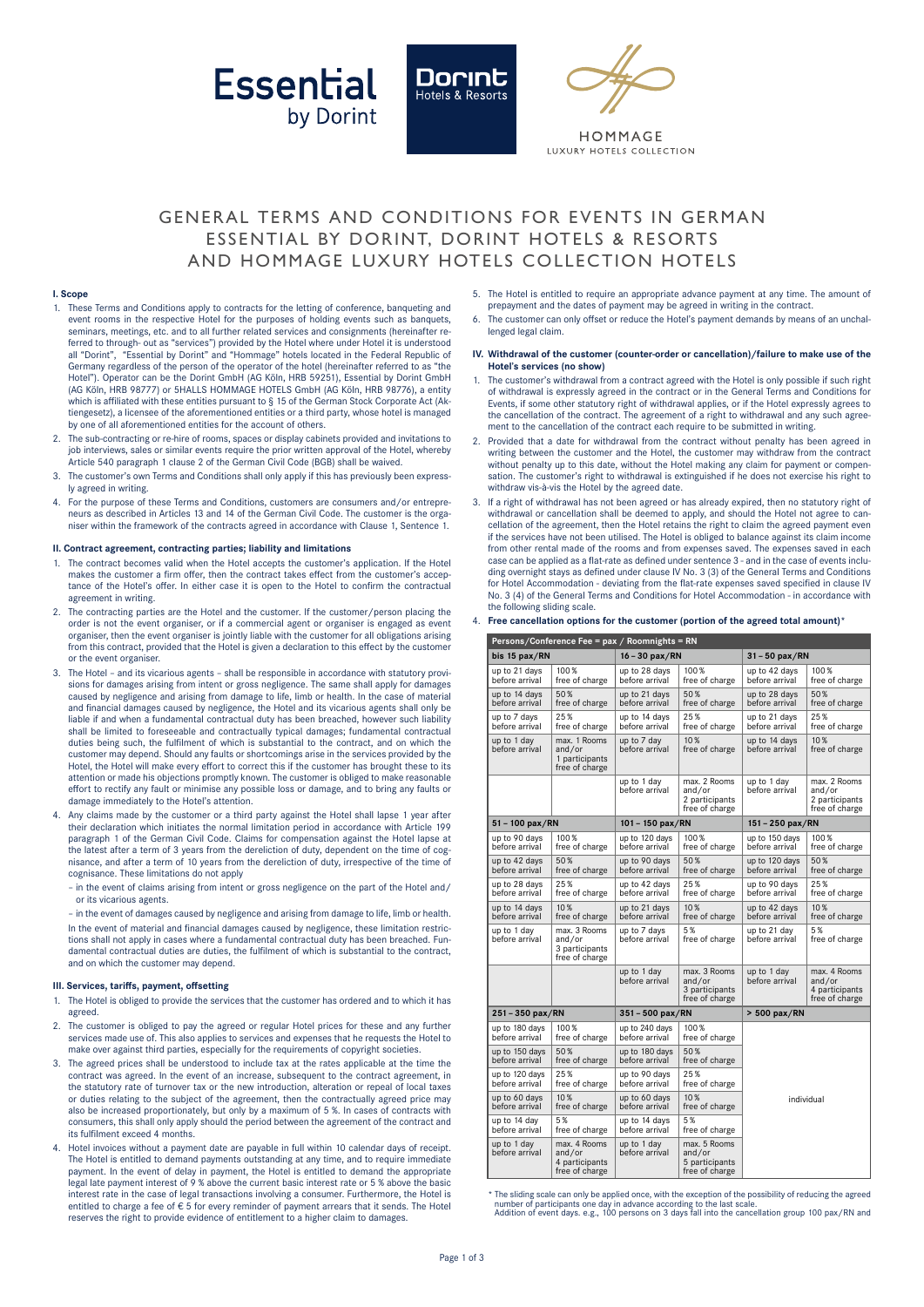not the group for 300 pax/RN. If different numbers of persons are booked on different event days, the higher number of persons shall be decisive. The same applies if the number of roms and conference participants are diffe

- 5. The portions of the event/overnight stays to be cancelled free of charge represent the flat-rate saved expenses. The hotel is therefore entitled to charge the customer for the the parts of the event/night that can no longer be cancelled free of charge and to retain and to retain them from the deposit, insofar as this has been paid.
- The customer is entitled to provide evidence that such claims have not arisen or are unjustifiably high. The Hotel is entitled to provide evidence that a higher claim has arisen.

### **V. Withdrawal by the Hotel**

- 1. Provided that the customer's right to withdraw without penalty within a particular time period has been agreed in writing, the Hotel is also for its part entitled to withdraw without penalty within this time period if applications from other customers for the event rooms reserved under contract are to hand, and the customer does not waive his right to withdraw within an appropriate set deadline when contacted by the Hotel.
- 2. The Hotel is also entitled to withdraw from the contract if an advance payment as agreed or as demanded in accordance with III. paragraph 5 is not made, even after an appropriate period of grace set by the Hotel has elapsed.
- 3. Furthermore, the Hotel is entitled to withdraw from the contract given materially justified cause, especially in the event that
	- an act of God or other circumstances beyond the control of the Hotel make the fulfilment of the contract impossible.
	- events are booked giving a misleading or a false description of essential facts relating to them (e.g. in respect of the customer or the purpose).
	- the Hotel has good grounds for supposing that the event might jeopardise the smooth running of the Hotel's operations, or the safety or the reputation of the Hotel in the public eye in a way that is beyond the control or scope of the Hotel's organisation.
	- there is any breach of I. paragraph 2.
	- the purpose and/or the occasion of the event is in contravention of the law.
- 4. If the Hotel justifiably withdraws, the customer shall have no claim for compensation.

### **VI. Changes to the number of participants and the timing of the event**

- 1. If there are variations in numbers upwards, the actual number of participants will be invoiced. 2. If numbers of participants vary upwards or downwards by more than 10 %, the Hotel is unilaterally entitled to recalculate the agreed price and to change the rooms confirmed, unless this is, in any given case, unacceptable to the customer.
- 3. Should the agreed times for the beginning and end of the event be adjusted, and should the Hotel agree to these variations, then the Hotel may make an appropriate charge for its willingness to provide additional services unless the Hotel is to blame for this.

#### **VII. a) Special provision to clause IV above (and clause IV of the General Terms and Conditions for Hotel Accommodation Contracts insofar as relevant in connection with the event) for events until 31.12.2021 (event start date is decisive)**

1. The following cancellation conditions apply to events including and not including overnight stays held until 31.12.2021 as defined under clause IV No. 3 (3) of the General Terms and Conditions for Holding Events and General Terms and Conditions for Hotel Accommodation, and deviating from the flatrate expenses saved specified in the GTC from clauses IV No. 4 and from clause IV No. 3 (4) of the GTC for Hotel Accommodation:

### **Cancellation options free of charge Customer (share of agreed total volume)\*\***

| (Persons/Conference Fee = $\text{pax}$ / Roomnights = RN) |                                      |                                    |                              |                                    |                              |                                    |                                      |  |  |  |  |
|-----------------------------------------------------------|--------------------------------------|------------------------------------|------------------------------|------------------------------------|------------------------------|------------------------------------|--------------------------------------|--|--|--|--|
| up to 25 $\text{pax}/\text{RN}$                           |                                      | $26 - 50$ pax/RN                   |                              | $51 - 200$ pax/RN                  |                              | 201-500 pax/RN                     |                                      |  |  |  |  |
| up to 7<br>days before<br>arrival                         | 100 %<br>free of<br>charge           | up to 14<br>days before<br>arrival | $100\%$<br>free of<br>charge | up to 21<br>days before<br>arrival | $100\%$<br>free of<br>charge | up to 28<br>days before<br>arrival | $100\%$<br>free of<br>charge         |  |  |  |  |
| up to 1<br>day before<br>arrival                          | 10 <sup>%</sup><br>free of<br>charge | up to 7<br>days before<br>arrival  | 50%<br>free of<br>charge     | up to 14<br>days before<br>arrival | 50%<br>free of<br>charge     | up to 14<br>days before<br>arrival | 50%<br>free of<br>charge             |  |  |  |  |
|                                                           |                                      | up to 3<br>days before<br>arrival  | 25%<br>free of<br>charge     | up to 7<br>days before<br>arrival  | 25%<br>free of<br>charge     | up to 7<br>days before<br>arrival  | 25%<br>free of<br>charge             |  |  |  |  |
|                                                           |                                      | up to 1<br>day before<br>arrival   | 10%<br>free of<br>charge     | up to 2<br>days before<br>arrival  | 10%<br>free of<br>charge     | up to 2<br>days before<br>arrival  | 10 <sub>%</sub><br>free of<br>charge |  |  |  |  |

- \*\* The number of persons/RN in each case refers to the real group size and is not an addition of the<br>group size and is not an experiment days. Egy, 100 persons on 3 days fall into the cancellation group 100 pax/RN and not
- 2. This sliding scale can be applied cumulatively, i.e. in succession, by the customer, whereby the then applicable percentage to be cancelled free of charge only relates to the portion of the event remaining after the previous cancellation.In the event of a (full) cancellation, the Hotel must have received a written notice of cancellation (e.g. by e-mail) by the specified cancellation date, otherwise the last scale of the flat-rate expenses saved will be applied.
- 3. The portions of the event/overnight stays that can be freely cancelled represent the flat-rate expenses saved. The Hotel is therefore entitled to invoice the customer for those portions of the event/overnight stays that can no longer be freely cancelled and to withhold them from the deposit, provided this has been paid.
- 4. The customer is free to prove that the charges have not at all arisen or not arisen to the extent demanded.

After 31.12.2021, the provisions of clauses IV of the General Terms and Conditions for Holding Fyents shall apply.

 **b) Special provision to clauses IV, V and VII above (and clauses IV, V and VI of the General Terms and Conditions for Hotel Accommodation Contracts insofar as relevant in connection with the event) for events until 31.12.2022 (event start date is decisive) due to the coronavirus, pandemic situations and force majeure**

- 1. If, due to legal or official requirements (e.g. in the form of regulations, general rulings or administrative acts) the booked event is not allowed to take place in the booked form at the event location due to coronavirus or similar serious reasons of force majeure (external circumstances for which the Hotel is not responsible), the Hotel shall be entitled to offer the customer an alternative form of holding the event (e.g. a seated meal instead of a buffet, etc.) and an alternative event date (event period), which may only be rejected for just cause. If such an adapted service is not possible or reasonable or if it is rejected for just cause, both parties are entitled to cancel the event free of charge. The right to cancel free of charge does not apply if the legal or official requirement within the meaning of sentence 1 that conflicts with the event is exclusively the responsibility of the organiser or is directed at the organiser as the addressee.
- 2. Should an event participant/traveller be unable to attend the booked event date due to official travel/entry bans or quarantine orders (including upon return from the booked destination country) due to coronavirus or similar global pandemics according to the definition of the WHO, their room/event package may be cancelled free of charge irrespective of the provisions of clauses IV No. 4 and VII a), provided that it has been proven by the guest that it is objectively impossible for the event participant/traveller to travel/enter the country for the aforementioned reasons. Concerns on the part of the guest or official recommendations to refrain from travel or events do not constitute a right of withdrawal free of charge.
- 3. In all other cases, irrespective of coronavirus and similar global pandemics according to the definition of the WHO, the provisions of clause VII a) remain valid for events until 31.12.2021 and the provisions of clauses IV and VI of the General Terms and Conditions for Holding Events remain valid after this date.

#### **VIII. Bringing in food and drink**

1. In principle, the customer may not bring food and drink into the events. Exceptions require the Hotel's prior written agreement. In such cases, an appropriate contribution to cover general costs will be charged.

#### **IV. Technical equipment and connections**

- 1. Insofar as the Hotel shall provide the technical or other devices/equipment of third parties for the customer at his instigation, it is acting in the name, on the authority and for the account of the customer. The customer is responsible for handling equipment carefully and returning it safely. He shall comprehensively exempt the Hotel from any claims made by third parties arising from allowing them to use these devices/this equipment.
- The customer's use of his own electrical appliances with the Hotel's mains supply requires its prior written approval. Any faults or damage caused to the Hotel's technical equipment through the use of these appliances shall be charged to the customer, insofar as the Hotel cannot be held responsible for these. The Hotel may issue or levy a fixed charge for the cost of the electricity consumed.
- 3. With the prior written approval of the Hotel, the customer is entitled to use his own telephone, fax and data transmission devices. The Hotel may request an appropriate connection fee for this.
- 4. Should suitable devices/equipment owned by the Hotel remain unused because the customer is using his own appliances, then an appropriate lost-revenue charge may be invoiced.
- 5. Faults in technical or other devices that the Hotel makes available shall be remedied as quickly as possible. Payments may not be withheld or reduced if the Hotel is not responsible for these faults.

### **X. Loss or damage to items brought into the Hotel**

- 1. The customer brings exhibits or other articles (including personal possessions) into the event rooms or Hotel at his own risk. No power of disposition is granted to the customer. The Hotel shall accept no liability for loss, destruction or damage except where the Hotel has acted with gross negligence or malice aforethought. Damages arising from injury to life, limb or health constitute an exception hereto. Furthermore, all cases where the circumstances of the individual case cause the safe keeping to be a typical contractual obligation (upon which the customer may depend in terms of the contract) likewise constitute an exception hereto. Any display material brought into the Hotel must fully comply with fire regulations. The Hotel shall be entitled to request official proof of this. If such proof is not produced in good time, the Hotel shall be entitled to remove at the customer's expense any materials that he has already brought in. Each individual item set up and/or fitted must be individually previously agreed with the Hotel with respect to possible damage.
- 2. Exhibits or other items that are brought in must be immediately removed after the event. Should the customer fail to do this, the Hotel may charge the customer for removing and sto-ring them. If articles are left behind in the event rooms in breach of the contract, the Hotel may charge compensation for loss of use for the period that they remain there. The customer is at liberty to provide evidence that such a claim has not arisen or is unjustifiably high. Moreover, the Hotel reserves the right to establish proof of and charge for a higher rate of compensation.

# **XI. The customer's liability for damage**

- 1. The customer shall be liable for any damage to or in the Hotel building that may be caused by event participants or visitors, by personnel, by other third parties associated with him or by himself. If the customer is an entrepreneur, he is liable independently of whether proof of blame is established by the Hotel; a consumer will only be liable if he is at fault.
- 2. The Hotel may at any time require the customer to produce appropriate guarantees (e.g. insurance, deposits, sureties, etc.)

### **XII.EU-Consumer Arbitration Board**

The Hotel is legally obliged to point out that the European Union has established an online platform (OS Platform) for out-of-court resolution of consumer disputes: [ec.europa.eu/consumers/odr](http://ec.europa.eu/consumers/odr) The Hotel shall, however, not participate in dispute resolution roceedings at consumer arbitration boards.